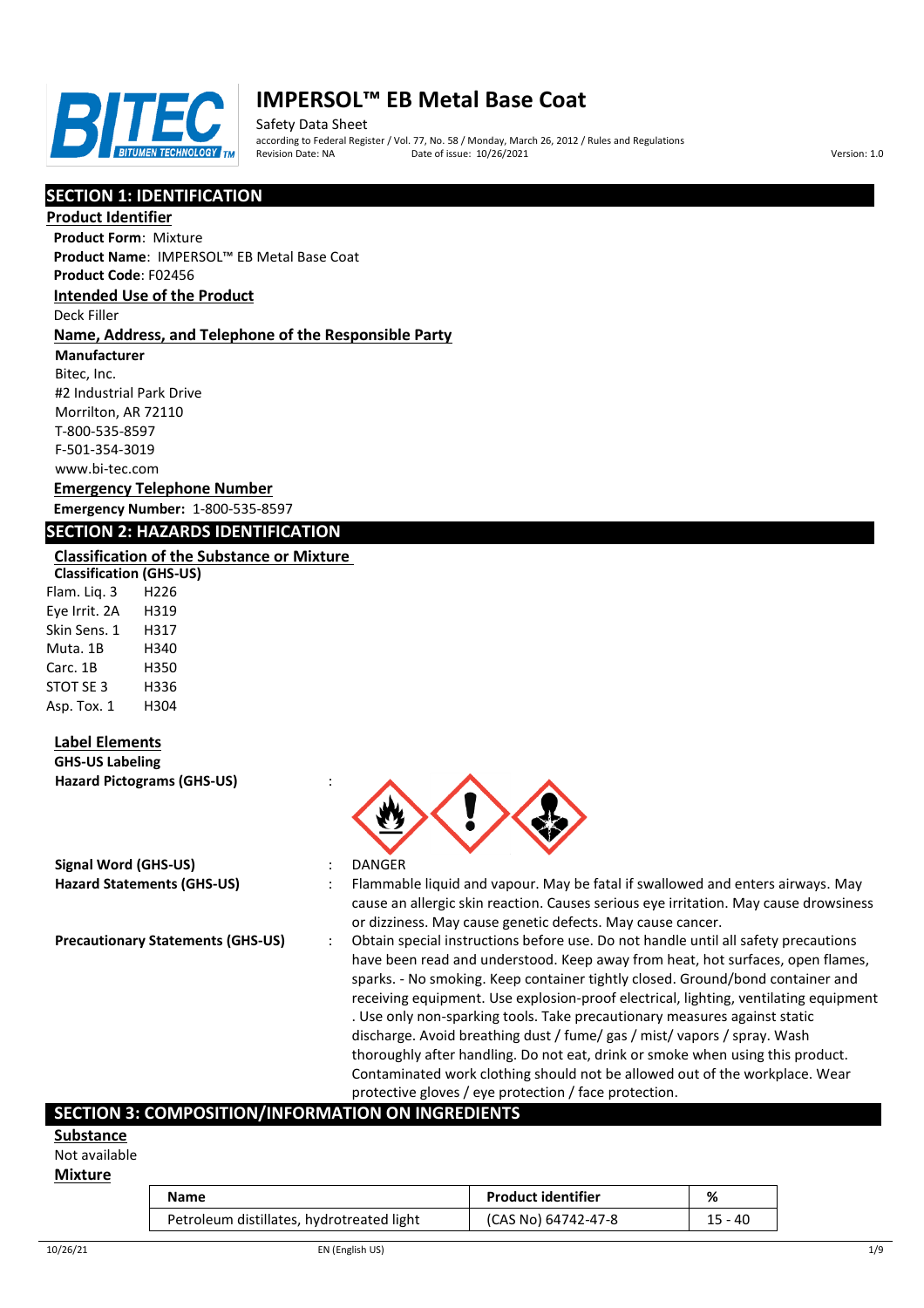#### Safety Data Sheet

According to Federal Register/Vol. 77, No. 58/Monday, March 26, 2012/Rules and Regulations

| <b>Name</b>                                | <b>Product identifier</b> | %         |
|--------------------------------------------|---------------------------|-----------|
| Solvent naphtha, petroleum, light aromatic | (CAS No) 64742-95-6       | $10 - 30$ |
| Titanium dioxide                           | (CAS No) 13463-67-7       | $5 - 15$  |
| Benzene, 1,2,4-trimethyl-                  | (CAS No) 95-63-6          | $3 - 7$   |
| Nonane                                     | (CAS No) 111-84-2         | $1 - 5$   |
| Ceramic microspheres                       | (CAS No) 66402-68-4       | $5 - 10$  |
| Isobutyl alcohol                           | (CAS No) 78-83-1          | $0.1 - 1$ |

# **SECTION 4: FIRST AID MEASURES**

#### **Description of First Aid Measures**

**First-aid Measures General**: If exposed or concerned, get medical attention/advice. Show this safety data sheet to the doctor in attendance. Wash contaminated clothing before re-use. Never give anything to an unconscious person.

**First-aid Measures After Inhalation**: Remove to fresh air and keep at rest in a position comfortable for breathing. Get medical attention. If breathing is difficult, supply oxygen. If breathing has stopped, give artificial respiration.

**First-aid Measures After Skin Contact**: Remove affected clothing and wash all exposed skin with water for at least 15 minutes. Get medical attention immediately.

**First-aid Measures After Eye Contact**: Immediately flush with plenty of water for at least 15 minutes. Remove contact lenses if present and easy to do so. Get medical attention immediately. Continue rinsing.

**First-aid Measures After Ingestion**: rinse mouth thoroughly. Do not induce vomiting without advice from poison control center or medical professional. Get medical attention immediately.

#### **SECTION 5: FIRE-FIGHTING MEASURES**

#### **Extinguishing Media**

**Suitable Extinguishing Media:** Use extinguishing measures that are appropriate to local circumstances and the surrounding environment.

**Unsuitable Extinguishing Media:** Do not use a heavy water stream.

#### **Special Hazards Arising from the Substance or Mixture**

#### **Fire Hazard:** Product is flammable

**Explosion Hazard:** Product is not explosive.

**Reactivity:** Hazardous reactions will not occur under normal conditions.

#### **Advice for Firefighters**

Use water spray or fog for cooling exposed containers. Exercise caution when fighting any chemical fire. Do not dispose of firefighting water in the environment. Vapors are heavier than air and may travel long distances along the ground to an ignition source and flash back.

**Firefighting Instructions:** Exercise caution when fighting any chemical fire.

**Protection During Firefighting:** Do not enter fire area without proper protective equipment, including respiratory protection. Hazardous Combustion Products: Carbon oxides (CO, CO<sub>2</sub>).

#### **Reference to Other Sections**

Refer to section 9 for flammability properties.

## **SECTION 6: ACCIDENTAL RELEASE MEASURES**

#### **Personal Precautions, Protective Equipment and Emergency Procedures**

**General Measures**: handle in accordance with good industrial hygiene and safety practice. Remove ignition sources.

#### **For Non-emergency Personnel**

**Protective Equipment:** Use appropriate personal protection equipment (PPE).

**Emergency Procedures:** Evacuate unnecessary personnel.

**For Emergency Responders**

**Protective Equipment:** Equip cleanup crew with proper protection.

**Emergency Procedures:** Ventilate area.

#### **Environmental Precautions**

Prevent entry to sewers and public waters.

#### **Methods and Material for Containment and Cleaning Up**

**For Containment:** Contain with dikes or absorbents to prevent migration and entry into sewers or streams. Absorb and/or contain spill with inert material.

**Methods for Cleaning Up:** Clear up spills immediately and dispose of waste safely.

#### **Reference to Other Sections**

See Heading 8, Exposure Controls and Personal Protection.

#### **SECTION 7: HANDLING AND STORAGE**

### **Precautions for Safe Handling**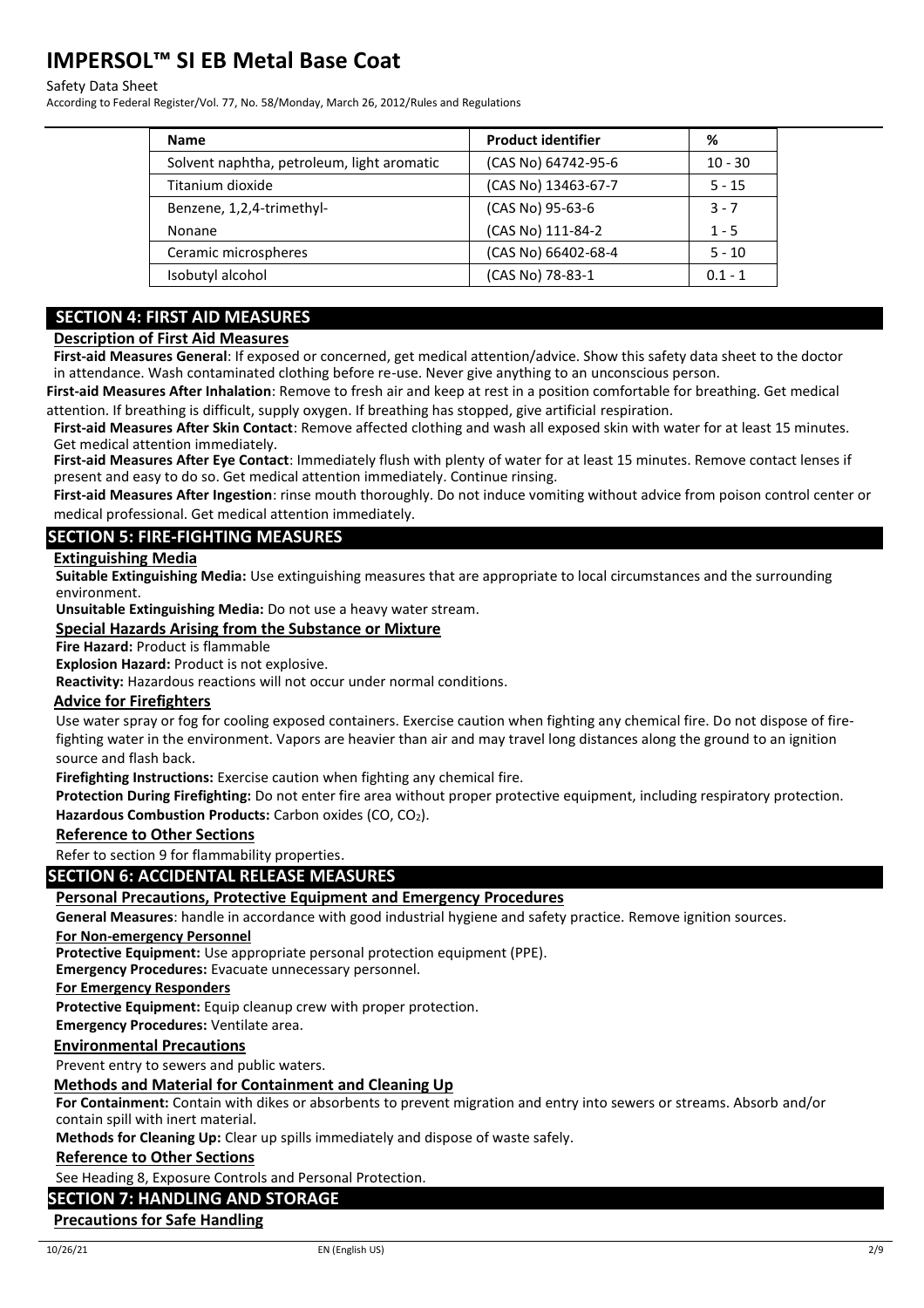Safety Data Sheet

According to Federal Register/Vol. 77, No. 58/Monday, March 26, 2012/Rules and Regulations

**Hygiene Measures:** Wash hands and other exposed areas with mild soap and water before eating, drinking or smoking and when leaving work. Do not handle until all safety precautions have been read and understood. Handle in accordance with good industrial hygiene and safety procedures. Keep container closed when not in use. Keep away from heat, hot surfaces, sparks, open flames and other ignition sources. No smoking

#### **Conditions for Safe Storage, Including Any Incompatibilities**

**Storage Conditions:** Store in dry, well-ventilated area. Keep container closed when not in use. Keep away from heat, hot surfaces, sparks, open flames and other ignition sources. No smoking.

**Incompatible Materials:** No known incompatibles for this product.

**Storage Area:** Store locked up. Store in a well-ventilated place. Keep cool.

**Special Rules on Packaging:** Keep only in original container.

# **SECTION 8: EXPOSURE CONTROLS/PERSONAL PROTECTION**

#### **Control Parameters**

| .                                                      |                      |  |
|--------------------------------------------------------|----------------------|--|
| Petroleum distillates, hydrotreated light (64742-47-8) |                      |  |
| Remark (ACGIH)                                         | OELs not established |  |
| Remark (OSHA)                                          | OELs not established |  |
|                                                        |                      |  |

| Nonane (111-84-2)                   |                                                                         |
|-------------------------------------|-------------------------------------------------------------------------|
| ACGIH TWA (ppm)                     | 200                                                                     |
| Remark (ACGIH)                      | Threshold Limit Values (TLV Basis) Critical<br>Effects - CNS Impairment |
| OSHA PEL (TWA) (mg/m <sup>3</sup> ) | 1050                                                                    |
| OSHA PEL (TWA) (ppm)                | 200                                                                     |

| Solvent naphtha, petroleum, light aromatic (64742-95-6) |                      |  |
|---------------------------------------------------------|----------------------|--|
| Remark (ACGIH)                                          | OELs not established |  |
| Remark (OSHA)                                           | OELs not established |  |

| Silica: Crystalline, quartz (14808-60-7) |                                                                            |
|------------------------------------------|----------------------------------------------------------------------------|
| ACGIH TWA $(mg/m3)$                      | 0.025 (respirable fraction)                                                |
| OSHA PEL (TWA) (mg/m <sup>3</sup> )      | $(30)/($ %SiO2 + 2) total dust; $(10)/($ %SiO2 +<br>2) respirable fraction |
| OSHA PEL (TWA) (ppm)                     | $(250)/(%SiO2 + 5)$ respirable fraction                                    |

| Titanium dioxide (13463-67-7)               |               |
|---------------------------------------------|---------------|
| $\vert$ ACGIH TWA (mg/m <sup>3</sup> )      |               |
| $\vert$ OSHA PEL (TWA) (mg/m <sup>3</sup> ) | 15 total dust |

| Ceramic materials and wares, chemicals (66402-68-4) |                        |  |
|-----------------------------------------------------|------------------------|--|
| Remark (ACGIH)                                      | l OELs not established |  |
| Remark (OSHA)                                       | OELs not established   |  |

| Isobutyl alcohol (78-83-1)          |                      |  |
|-------------------------------------|----------------------|--|
| ACGIH TWA (ppm)                     | 50                   |  |
| OSHA PEL (TWA) (mg/m <sup>3</sup> ) | 300                  |  |
| OSHA PEL (TWA) (ppm)                | 100                  |  |
| Benzene, 1,2,4-trimethyl- (95-63-6) |                      |  |
| Remark (ACGIH)                      | OELs not established |  |
| Remark (OSHA)                       | OELs not established |  |

#### **Exposure Controls**

**Appropriate Engineering Controls:** Provide adequate ventilation. Where reasonably practicable this should be achieved by the use of local exhaust ventilation and good general extraction. If these are not sufficient to maintain concentrations of particulates and any vapor below occupational exposure limits suitable respiratory protection must be worn.

**Personal Protective Equipment:** Gloves. Protective goggles. Wear chemically impervious apron over labcoat and full coverage clothing. Insufficient ventilation: wear respiratory protection

**Hand Protection:** Use gloves chemically resistant to this material when prolonged or repeated contact could occur. Gloves should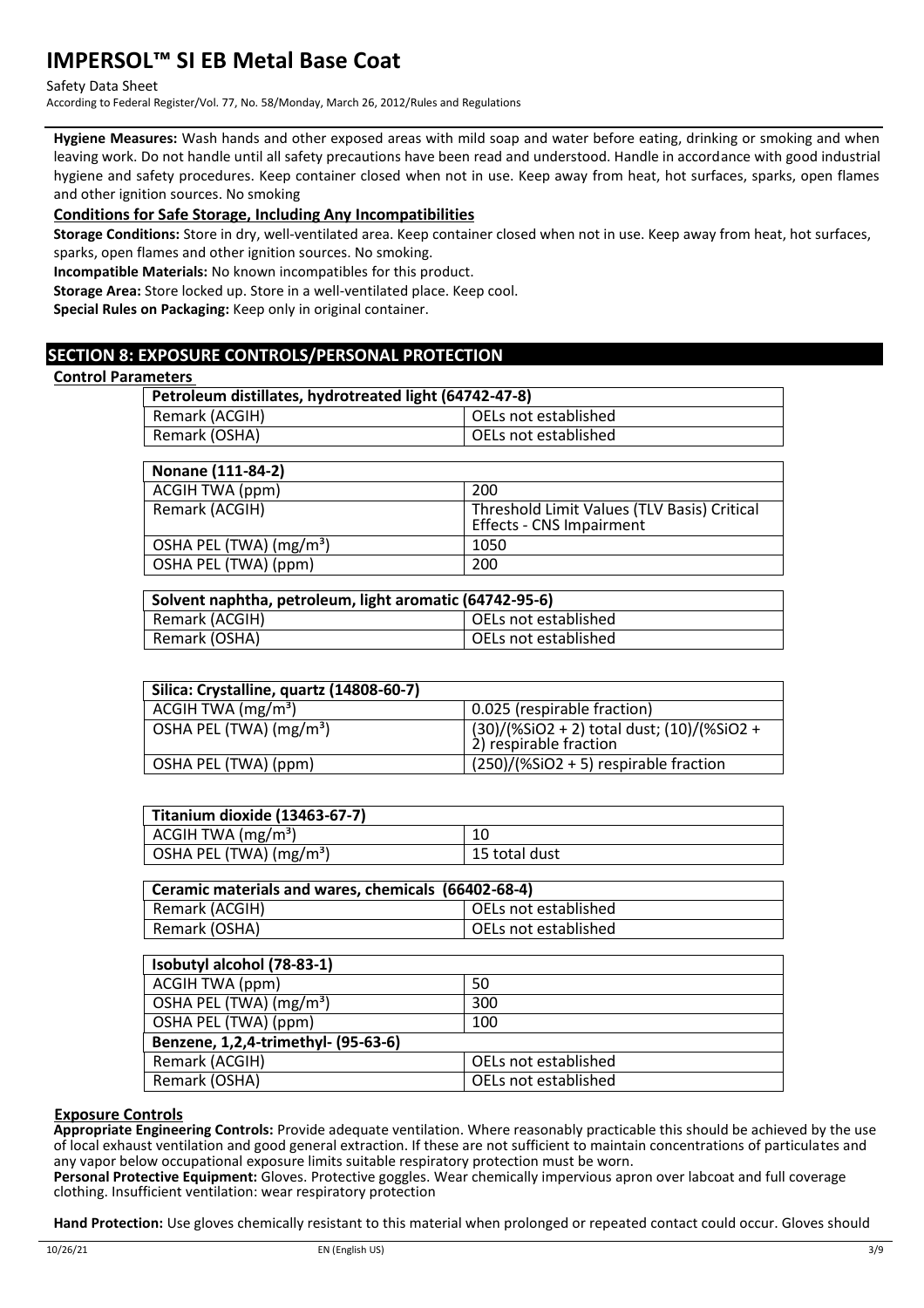#### Safety Data Sheet

According to Federal Register/Vol. 77, No. 58/Monday, March 26, 2012/Rules and Regulations

be classified under Standard EN 374 or ASTM F1296. Suggested glove materials are: Neoprene, Nitrile/butadiene rubber, Polyethylene, Ethyl vinyl alcohol laminate, PVC or vinyl. Suitable gloves for this specific application can be recommended by the glove supplier. Change contaminated gloves immediately.

**Eye Protection:** Wear eye protection, including chemical splash goggles and a face shield when possibility exists for eye contact due to spraying liquid or airborne particles.

**Skin and Body Protection:** Wear long sleeves, and chemically impervious PPE/coveralls to minimize bodily exposure **Respiratory Protection:** Wear a NIOSH-approved (or equivalent) full-facepiece airline respirator in the positive pressure mode with emergency escape provisions. In case of inadequate ventilation or risk of inhalation of vapors, use suitable respiratory equipment with gas filter (type A2). Use a positive-pressure

air-supplied respirator if there is any potential for an uncontrolled release, exposure levels are not known, or any other circumstances where air-purifying respirators may not provide adequate protection.

**Environmental Exposure Controls:** Do not allow the product to be released into the environment.

**Consumer Exposure Controls:** Do not eat, drink, or smoke during use.

# **SECTION 9: PHYSICAL AND CHEMICAL PROPERTIES**

| <b>Information on Basic Physical and Chemical Properties</b>        |                                  |
|---------------------------------------------------------------------|----------------------------------|
| Appearance                                                          | Liquid                           |
| Odor                                                                | Slight hydrocarbon               |
| <b>Odor threshold</b>                                               | Not determined                   |
| рH                                                                  | Not available                    |
| Melting point / freezing point                                      | Not determined                   |
| Initial boiling point and boiling range<br><b>Flash Point</b>       | 154-178 °C                       |
|                                                                     | 38-39.4 °C                       |
| Evaporation rate (Ether = $1$ )<br><b>Flammability (solid, gas)</b> | Greater than 1<br>Not applicable |
| Upper/lower flammability or explosive limits                        | Not applicable                   |
| Vapor pressure (Pa)                                                 | 2 mm Hg at 20°C (68°F)           |
|                                                                     |                                  |
| <b>Vapor Density</b>                                                | Heavier than air                 |
| <b>Specific Gravity</b>                                             | 1.00                             |
|                                                                     |                                  |
| <b>Solubility in Water</b>                                          | Negligible                       |
| Partition coefficient n-octonal/water<br>(Loq :                     | Not Measured                     |
| Know)                                                               |                                  |
| <b>Auto-ignition temperature</b>                                    | Not available                    |
| <b>Decomposition temperature</b>                                    | Not available                    |
| <b>Viscosity (cSt)</b>                                              | No data available                |
|                                                                     |                                  |
| <b>VOC Content</b>                                                  | 400 g/liter                      |
|                                                                     |                                  |

## **SECTION 10: STABILITY AND REACTIVITY**

**Reactivity:** Flammable liquid and vapour.

**Chemical Stability:** Stable under normal circumstances.

**Possibility of Hazardous Reactions:** No data available**.**

**Conditions to Avoid:** No flames, no sparks. Eliminate all sources of ignition. Heat. Prevent vapor accumulation.

**Incompatible Materials:** Strong acids. Strong alkalis. Oxidizing agents.

#### **Hazardous Decomposition Products:** No data available **SECTION 11: TOXICOLOGICAL INFORMATION**

**11.1. Information on toxicological effects**

**Acute toxicity** : Not classified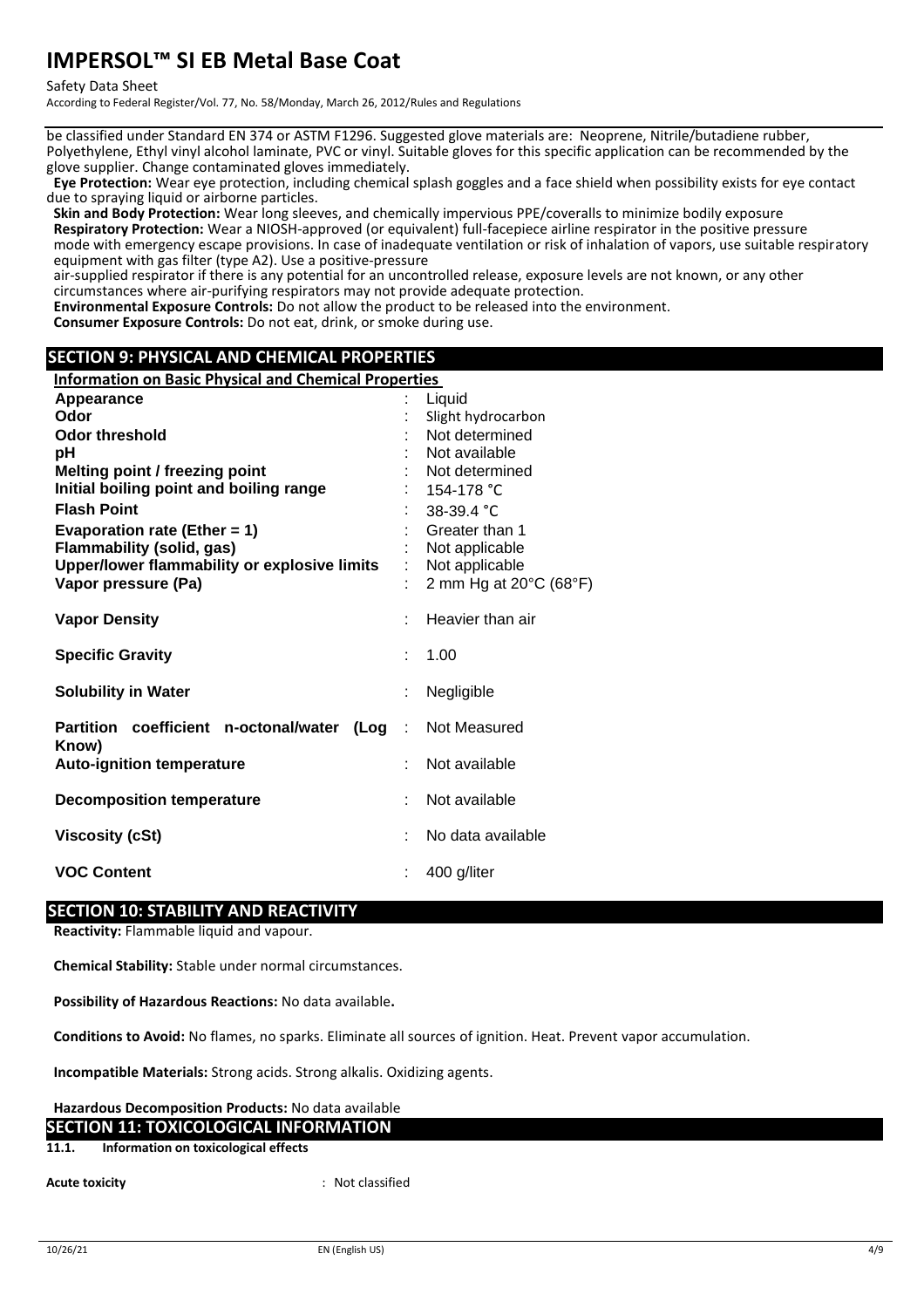#### Safety Data Sheet

According to Federal Register/Vol. 77, No. 58/Monday, March 26, 2012/Rules and Regulations

| Petroleum distillates, hydrotreated light (64742-47-8)  |                                                                                            |
|---------------------------------------------------------|--------------------------------------------------------------------------------------------|
| LD50 oral rat                                           | > 5000 mg/kg                                                                               |
| LD50 dermal rabbit                                      | > 2000 mg/kg                                                                               |
| LC50 inhalation rat (mg/l)                              | $> 5.2$ mg/l/4h                                                                            |
|                                                         |                                                                                            |
| Nonane (111-84-2)                                       |                                                                                            |
| LC50 inhalation rat (ppm)                               | 3200 ppm/4h                                                                                |
|                                                         |                                                                                            |
| Solvent naphtha, petroleum, light aromatic (64742-95-6) |                                                                                            |
| LD50 dermal rabbit                                      | > 2000 mg/kg                                                                               |
| LC50 inhalation rat (ppm)                               | 3400 ppm/4h                                                                                |
|                                                         |                                                                                            |
| Titanium dioxide (13463-67-7)                           |                                                                                            |
| LD50 oral rat                                           | > 10000 mg/kg                                                                              |
|                                                         |                                                                                            |
| Isobutyl alcohol (78-83-1)                              |                                                                                            |
| LD50 oral rat                                           | 2460 mg/kg                                                                                 |
| LD50 dermal rabbit                                      | 3400 mg/kg                                                                                 |
| LC50 inhalation rat (mg/l)                              | $> 6.5$ mg/l/4h                                                                            |
| Benzene, 1,2,4-trimethyl- (95-63-6)                     |                                                                                            |
| LD50 oral rat                                           | 3280 mg/kg                                                                                 |
| LD50 dermal rabbit                                      | > 3160 mg/kg                                                                               |
| ATE CLP (gases)                                         | 4500.000 ppmv/4h                                                                           |
| ATE CLP (vapours)                                       | 11.000 mg/l/4h                                                                             |
|                                                         |                                                                                            |
| ATE CLP (dust, mist)                                    | 1.500 mg/l/4h                                                                              |
| Skin corrosion/irritation                               | Not classified                                                                             |
| Serious eye damage/irritation                           | Causes serious eye irritation.                                                             |
| Respiratory or skin sensitisation                       | May cause an allergic skin reaction.                                                       |
| Germ cell mutagenicity                                  | : May cause genetic defects.                                                               |
| Carcinogenicity                                         | : May cause cancer.                                                                        |
| Silica: Crystalline, quartz (14808-60-7)                |                                                                                            |
| IARC group                                              | 1 - Carcinogenic to humans                                                                 |
|                                                         |                                                                                            |
| Titanium dioxide (13463-67-7)                           |                                                                                            |
| IARC group                                              | 2B - Possibly carcinogenic to humans                                                       |
|                                                         |                                                                                            |
| Reproductive toxicity                                   | : Not classified                                                                           |
| Specific target organ toxicity (single exposure)        | : May cause drowsiness or dizziness.                                                       |
|                                                         |                                                                                            |
|                                                         |                                                                                            |
| Specific target organ toxicity (repeated                | : Not classified                                                                           |
| exposure)                                               |                                                                                            |
|                                                         |                                                                                            |
| Aspiration hazard                                       | May be fatal if swallowed and enters airways.                                              |
| Symptoms/injuries after inhalation                      | May cause irritation and damage to respiratory tissues. May cause drowsiness or dizziness. |
| Symptoms/injuries after skin contact                    | : May cause an allergic skin reaction.                                                     |
| Symptoms/injuries after eye contact                     | : Causes serious eye irritation.                                                           |
| Symptoms/injuries after ingestion                       | May cause gastrointestinal irritation.                                                     |
| Chronic symptoms                                        | : May cause cancer. May cause genetic defects.                                             |
|                                                         |                                                                                            |
| <b>SECTION 12: ECOLOGICAL INFORMATION</b>               |                                                                                            |

# **12.1. Toxicity**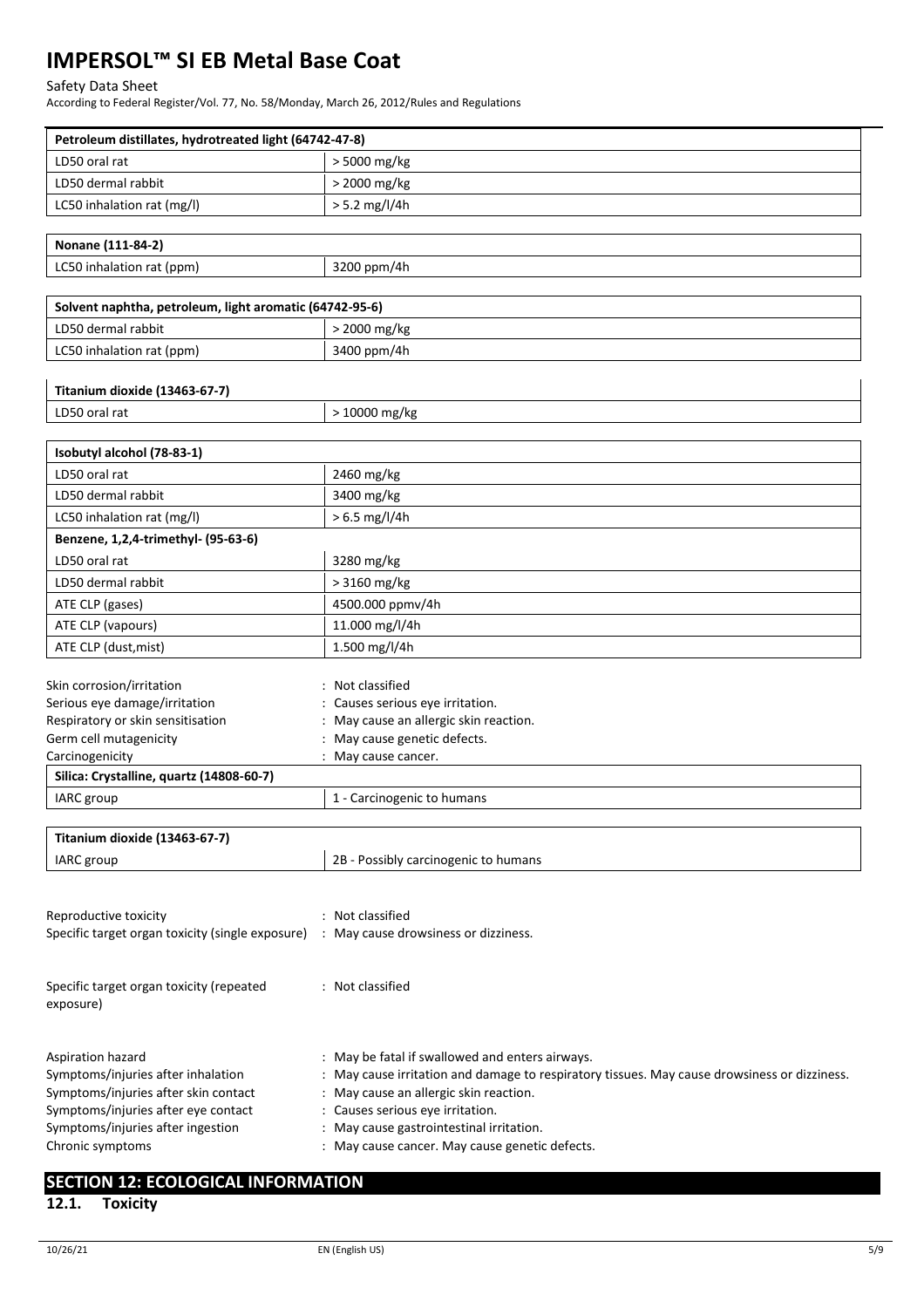Safety Data Sheet

According to Federal Register/Vol. 77, No. 58/Monday, March 26, 2012/Rules and Regulations

**Ecology - general** : Aquatic toxicity rating not determined. All possible measures should be taken to prevent release into the environment.

### **12.2. Persistence and degradability**

| IMPERSOL™ SI EB Metal Base Coat |                  |
|---------------------------------|------------------|
| Persistence and degradability   | Not established. |

# **12.3. Bioaccumulative potential**

No additional information available

#### **12.4. Mobility in soil**

No additional information available

## **12.5. Other adverse effects**

An environmental hazard cannot be excluded in the event of unprofessional handling or disposal. Potentially toxic to aquatic life.

# **SECTION 13: DISPOSAL CONSIDERATIONS**

**Waste Disposal Recommendations:** Dispose of waste material in accordance with all local, regional, national, and international regulations.

# **SECTION 14: TRANSPORT INFORMATION**

**In Accordance with DOT** – UN1263 Paint (including paint, lacquer, enamel, stain, shellac solutions, varnish, polish, liquid filler, and liquid lacquer base), 3, III

**In Accordance with IMDG** – UN1263 Paint (including paint, lacquer, enamel, stain, shellac solutions, varnish, polish, liquid filler, and liquid lacquer base), 3, III

**In Accordance with IATA** – UN1263 Paint (including paint, lacquer, enamel, stain, shellac solutions, varnish, polish, liquid filler, and liquid lacquer base), 3, III

**In Accordance with TDG** – UN1263 Paint (including paint, lacquer, enamel, stain, shellac solutions, varnish, polish, liquid filler, and liquid lacquer base), 3, III

# **SECTION 15: REGULATORY INFORMATION**

# **15.1. US Federal regulations**

| <b>IMPERSOL™ SI EB Metal Base Coat</b>                                                             |                                 |  |
|----------------------------------------------------------------------------------------------------|---------------------------------|--|
| All chemical substances in this product are listed in the EPA (Environment Protection Agency) TSCA |                                 |  |
| (Toxic Substances Control Act) Inventory or are exempt                                             |                                 |  |
| SARA Section 311/312 Hazard                                                                        | Immediate (acute) health hazard |  |
| Classes                                                                                            | Delayed (chronic) health hazard |  |
|                                                                                                    | Fire hazard                     |  |
|                                                                                                    |                                 |  |

# **Cumene (98-82-8)**

| Listed on United States SARA Section 313 |         |  |
|------------------------------------------|---------|--|
| <b>CERCLA RQ</b>                         | 5000 lb |  |

| Isobutyl alcohol (78-83-1) |         |
|----------------------------|---------|
| CERCLA RQ                  | 5000 lb |

| Benzene, 1,2,4-trimethyl- (95-63-6)             |  |
|-------------------------------------------------|--|
| <b>Listed on United States SARA Section 313</b> |  |

# **Xylenes (o-, m-, p- isomers) (1330-20-7)**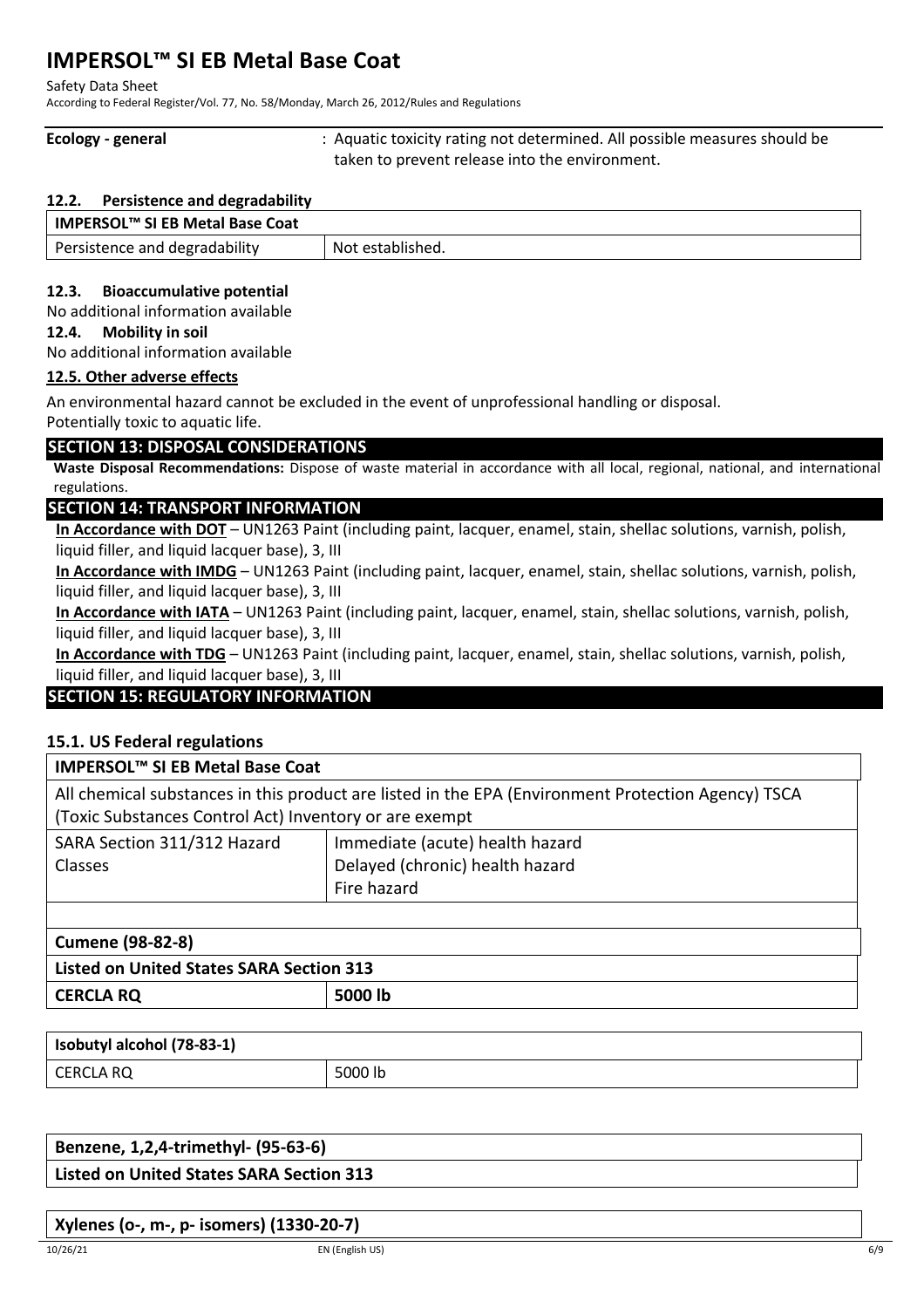#### Safety Data Sheet

According to Federal Register/Vol. 77, No. 58/Monday, March 26, 2012/Rules and Regulations

| Xylenes (o-, m-, p- isomers) (1330-20-7)        |        |  |
|-------------------------------------------------|--------|--|
| <b>Listed on United States SARA Section 313</b> |        |  |
| CERCLA RQ                                       | 100 lb |  |

# **15.2. International regulations No additional information available**

# **15.3. US State regulations**

California Proposition 65

WARNING: This product contains, or may contain, trace quantities of a substance(s) known to the state of California to cause cancer and/or reproductive toxicity

| <b>Cumene (98-82-8)</b> |                         |                          |                         |                   |
|-------------------------|-------------------------|--------------------------|-------------------------|-------------------|
| U.S. - California -     | U.S. - California -     | U.S. - California -      | U.S. - California -     | No significance   |
| <b>Proposition 65 -</b> | <b>Proposition 65 -</b> | <b>Proposition 65 -</b>  | <b>Proposition 65 -</b> | risk level (NSRL) |
| <b>Carcinogens List</b> | Developmental           | Reproductive             | Reproductive            |                   |
|                         | <b>Toxicity</b>         | <b>Toxicity - Female</b> | <b>Toxicity - Male</b>  |                   |
| Yes                     | No                      | No.                      | No                      | <b>NA</b>         |

| Silica: Crystalline, quartz (14808-60-7) |                         |                          |                         |                   |
|------------------------------------------|-------------------------|--------------------------|-------------------------|-------------------|
| U.S. - California -                      | U.S. - California -     | U.S. - California -      | U.S. - California -     | No significance   |
| <b>Proposition 65 -</b>                  | <b>Proposition 65 -</b> | <b>Proposition 65 -</b>  | <b>Proposition 65 -</b> | risk level (NSRL) |
| <b>Carcinogens List</b>                  | Developmental           | Reproductive             | Reproductive            |                   |
|                                          | <b>Toxicity</b>         | <b>Toxicity - Female</b> | <b>Toxicity - Male</b>  |                   |
| Yes                                      | No                      | No                       | No                      | NА                |

| Nickel oxide (1313-99-1) |                         |                          |                         |                   |
|--------------------------|-------------------------|--------------------------|-------------------------|-------------------|
| U.S. - California -      | U.S. - California -     | U.S. - California -      | U.S. - California -     | No significance   |
| <b>Proposition 65 -</b>  | <b>Proposition 65 -</b> | <b>Proposition 65 -</b>  | <b>Proposition 65 -</b> | risk level (NSRL) |
| <b>Carcinogens List</b>  | Developmental           | Reproductive             | Reproductive            |                   |
|                          | <b>Toxicity</b>         | <b>Toxicity - Female</b> | <b>Toxicity - Male</b>  |                   |
| <b>Yes</b>               | No                      | No                       | No                      | <b>NA</b>         |

| Titanium dioxide (13463-67-7)                                             |                                                                                                                                                           |                                                                                            |                                                                                          |                                      |
|---------------------------------------------------------------------------|-----------------------------------------------------------------------------------------------------------------------------------------------------------|--------------------------------------------------------------------------------------------|------------------------------------------------------------------------------------------|--------------------------------------|
| U.S. - California -<br><b>Proposition 65 -</b><br><b>Carcinogens List</b> | U.S. - California -<br><b>Proposition 65 -</b><br>Developmental<br><b>Toxicity</b>                                                                        | U.S. - California -<br><b>Proposition 65 -</b><br>Reproductive<br><b>Toxicity - Female</b> | U.S. - California -<br><b>Proposition 65 -</b><br>Reproductive<br><b>Toxicity - Male</b> | No significance<br>risk level (NSRL) |
| Yes                                                                       | No.                                                                                                                                                       | No                                                                                         | No                                                                                       | <b>NA</b>                            |
| Nonane (111-84-2)                                                         |                                                                                                                                                           |                                                                                            |                                                                                          |                                      |
|                                                                           | U.S. - New Jersey - Right to Know Hazardous Substance List<br>U.S. - Massachusetts - Right To Know List<br>U.S. - Pennsylvania - RTK (Right to Know) List |                                                                                            |                                                                                          |                                      |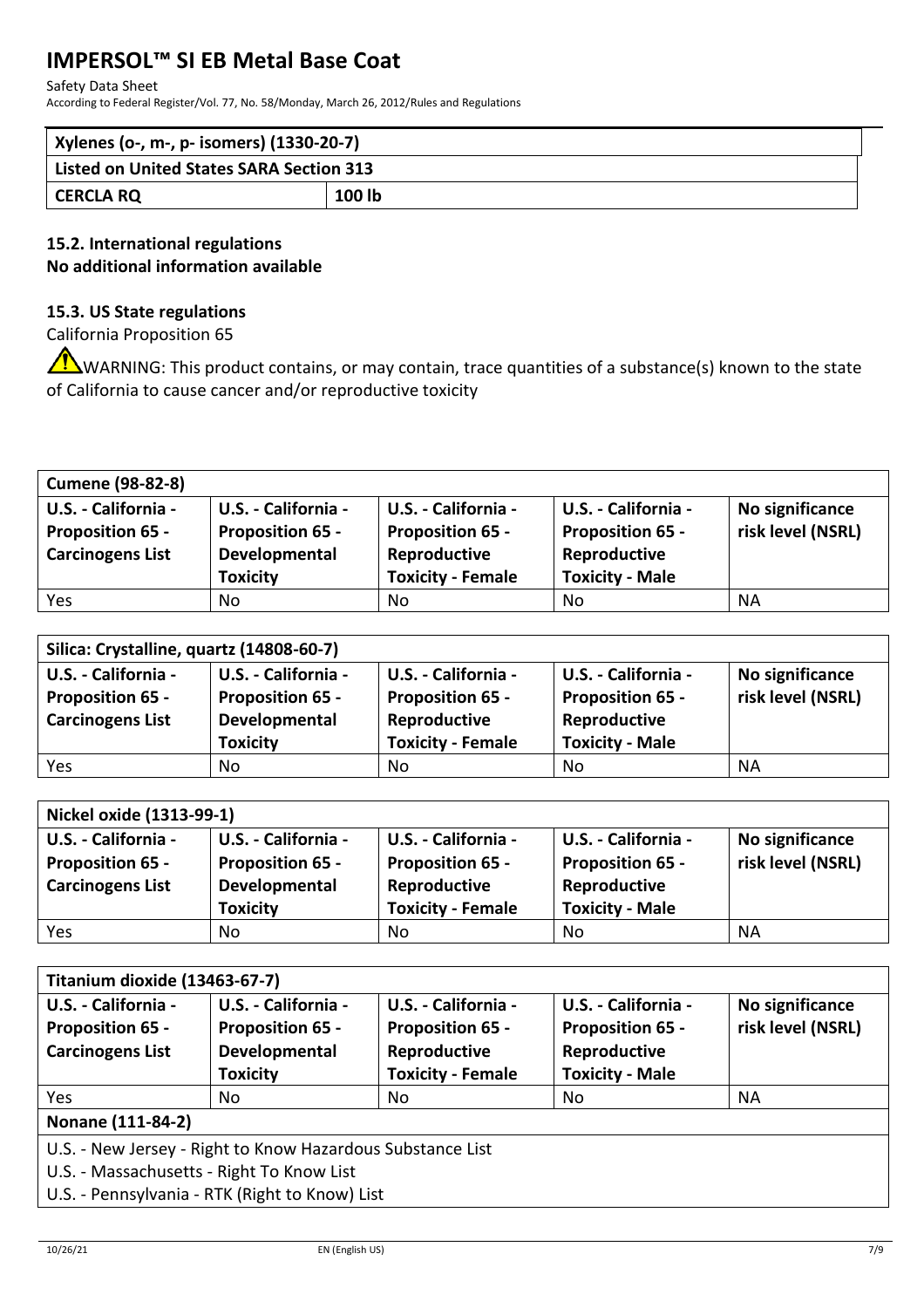#### Safety Data Sheet

According to Federal Register/Vol. 77, No. 58/Monday, March 26, 2012/Rules and Regulations

# **Cumene (98-82-8)**

- U.S. Massachusetts Right To Know List
- U.S. New Jersey Right to Know Hazardous Substance List
- U.S. Pennsylvania RTK (Right to Know) Environmental Hazard List

# **Silica: Crystalline, quartz (14808-60-7)**

- U.S. New Jersey Right to Know Hazardous Substance List
- U.S. Pennsylvania RTK (Right to Know) List
- U.S. Massachusetts Right To Know List

# **Nickel oxide (1313-99-1)**

- U.S. Massachusetts Right To Know List
- U.S. New Jersey Right to Know Hazardous Substance List
- U.S. Pennsylvania RTK (Right to Know) Environmental Hazard List

# **Titanium dioxide (13463-67-7)**

- U.S. Massachusetts Right To Know List
- U.S. New Jersey Right to Know Hazardous Substance List
- U.S. Pennsylvania RTK (Right to Know) List

# **Silica, amorphous, precipitated and gel (112926-00-8)**

- U.S. New Jersey Right to Know Hazardous Substance List
- U.S. Pennsylvania RTK (Right to Know) List
- U.S. Massachusetts Right To Know List

# **Isobutyl alcohol (78-83-1)**

- U.S. Massachusetts Right To Know List
- U.S. New Jersey Right to Know Hazardous Substance List
- U.S. Pennsylvania RTK (Right to Know) Environmental Hazard List

# **Benzene, 1,2,4-trimethyl- (95-63-6)**

- U.S. New Jersey Right to Know Hazardous Substance List
- U.S. Massachusetts Right To Know List
- U.S. Pennsylvania RTK (Right to Know) Environmental Hazard List

# **Xylenes (o-, m-, p- isomers) (1330-20-7)**

- U.S. Massachusetts Right To Know List
- U.S. New Jersey Right to Know Hazardous Substance List
- U.S. Pennsylvania RTK (Right to Know) Environmental Hazard List

|                                                  | SECTION 16: OTHER INFORMATION, INCLUDING DATE OF PREPARATION OR LAST REVISION                          |     |
|--------------------------------------------------|--------------------------------------------------------------------------------------------------------|-----|
| <b>Revision date</b><br><b>Other Information</b> | 10/26/21<br>This document has been prepared in accordance with the SDS requirements of the OSHA Hazard |     |
|                                                  |                                                                                                        |     |
| 10/26/21                                         | EN (English US)                                                                                        | 8/9 |